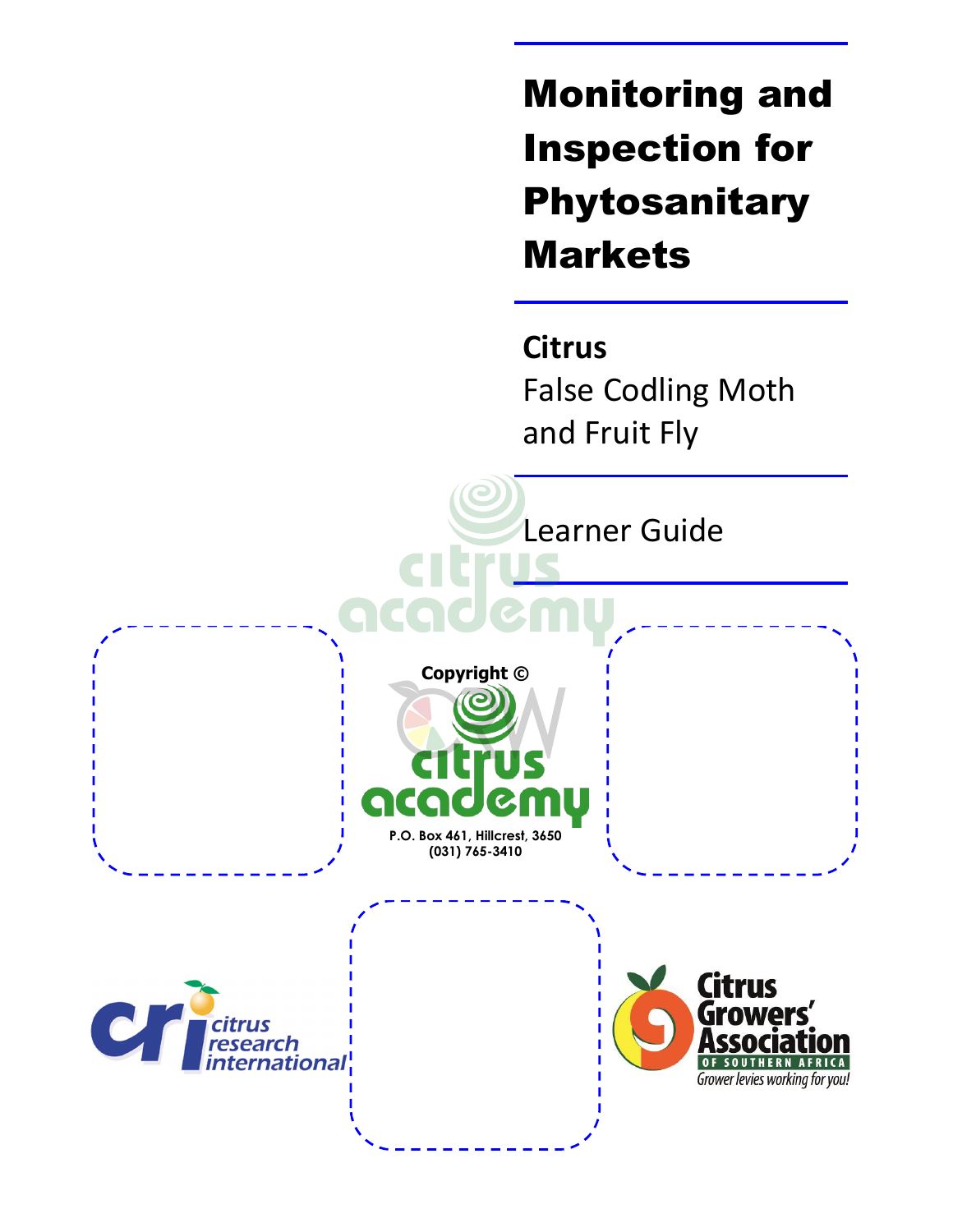Monitoring and Inspection for Phytosanitary Markets Learner Guide

#### **© Citrus Academy**  1 st edition 2020

The content of this module is based on audio-visual material produced by the Citrus Academy.

**Scripted by:**  Jacomien de Klerk

#### **Visual material production:**  Sagritex (Pty) Ltd

#### **Information sources:**

Citrus Research International

#### **Project coordinator:**

Citrus Academy (Jacomien de Klerk)

#### **Special thanks to:**

Peter Stephen Luke Cousins Aruna Manrakhan Claire Love Paul Cronje Sean Moore John-Henry Daneel Glorious Shongwe Rookie Beck



#### **Disclaimer**

By accepting this document and reading its contents you agree to be bound by the terms of this disclaimer.

The use of the contents of this document and the accompanying visual material is at your own risk. Neither the Citrus Academy nor Citrus Research International nor the Citrus Growers' Association warrant that the content of this document or the visual material is suitable for your intended use or that it is free of inaccuracies or omissions. The opinions and advice expressed in this document and the visual material are not necessarily those of the Citrus Academy, Citrus Research International or the Citrus Growers' Association. The Citrus Academy, Citrus Research International and the Citrus Growers' Association, their directors, officers, employees, agents and contractors shall not be liable for any loss or damage of any nature suffered by any person as a direct or indirect result of the use of, or inability to use, any advice, opinion or information contained in this document or the visual material, or any misrepresentation, misstatement or omission, whether negligent or otherwise, contained in this document and the visual material.

You indemnify the Citrus Academy, Citrus Research International and the Citrus Growers' Association against any claim by any third party against the Citrus Academy, Citrus Research International and the Citrus Growers' Association, their directors, officers, employees, agents or contractors arising from, or in connection with, the use of, or reliance on, the contents of this document and the visual material. It is your responsibility to determine suitability of the contents of this document and the accompanying visual material for your intended use.



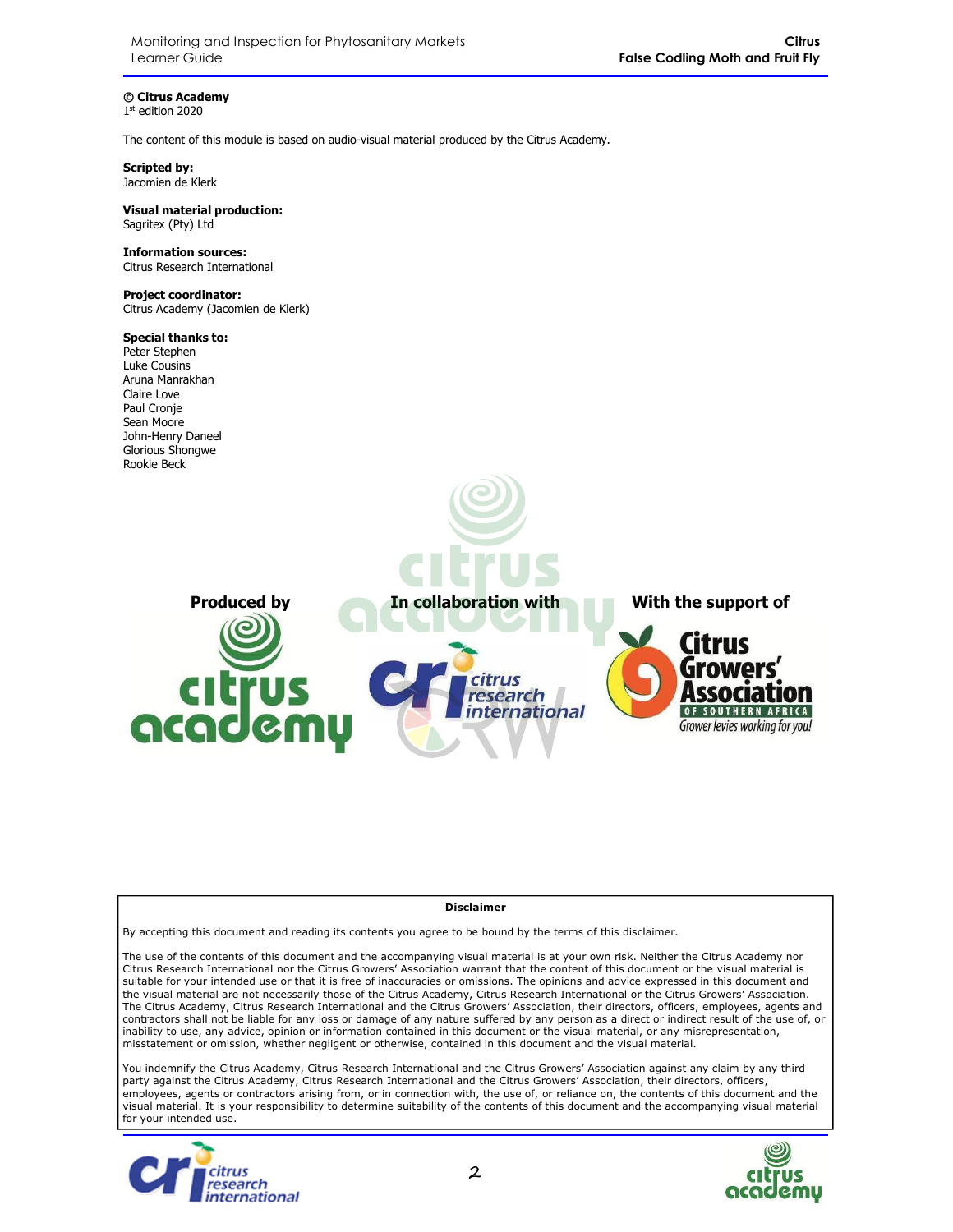# Contents

| <b>Introduction</b>                                                                                                                                                                                                         | 4                                                                                                            |
|-----------------------------------------------------------------------------------------------------------------------------------------------------------------------------------------------------------------------------|--------------------------------------------------------------------------------------------------------------|
| <b>Biology and Life Cycle</b><br>False Codling Moth (FCM)<br>Fruit Fly                                                                                                                                                      | 4<br>4<br>5                                                                                                  |
| <b>Monitoring, Inspection and Grading</b>                                                                                                                                                                                   | 5                                                                                                            |
| <b>Orchard Monitoring</b><br><b>Monitoring Stations</b><br>Data Trees<br><b>Collecting Fallen Fruit</b><br><b>Dissecting Fruit</b><br>Identifying FCM Infected Fruit<br>Other Pests and Symptoms<br>Recording and Reporting | 5<br>5<br>$\overline{6}$<br>$\boldsymbol{6}$<br>$\begin{array}{c} 6 \\ 7 \end{array}$<br>$\overline{7}$<br>8 |
| <b>Packhouse Delivery Inspections</b><br>Selecting a Fruit Sample<br>Fruit Inspection<br><b>Dissection Procedure</b><br>Signs of FCM and Fruit Fly Infestation<br>Other Pests and Symptoms<br>Recordkeeping and Reporting   | 8<br>8<br>9<br>9<br>9<br>10<br>10                                                                            |
| <b>Packhouse Online Grading and Sorting</b>                                                                                                                                                                                 | 10                                                                                                           |
| <b>Conclusion</b>                                                                                                                                                                                                           | 10                                                                                                           |
|                                                                                                                                                                                                                             |                                                                                                              |



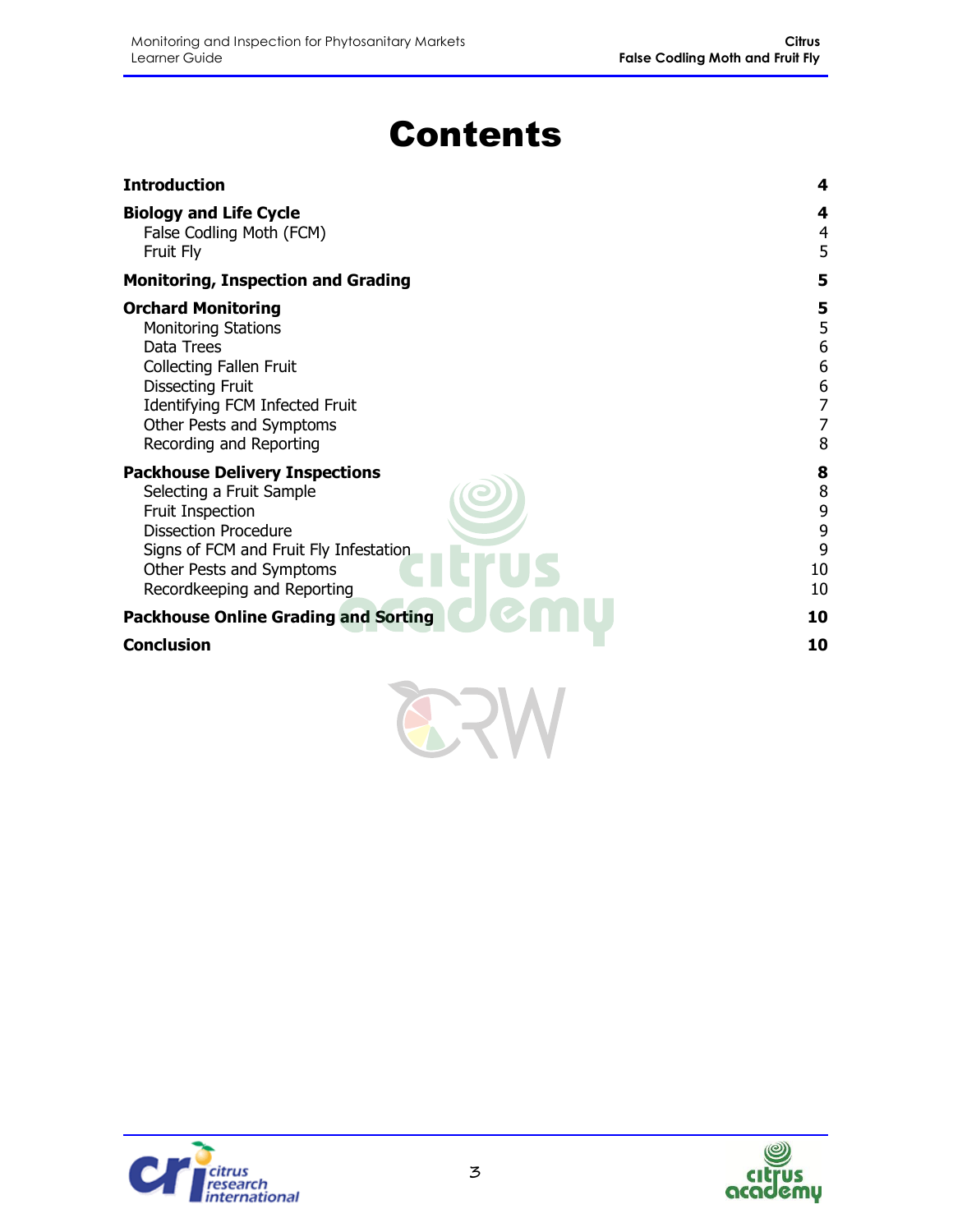### **Introduction**

The false codling moth, commonly known as FCM, is a citrus pest unique to Africa, as are some of the species of fruit fly found in Africa. These pests do not occur in most countries to which South Africa exports its fruit. These countries don't want to risk the pests spreading to their countries. For this reason, they don't tolerate any infestation of FCM or fruit fly in fruit coming to their countries. It is very important that we do everything we can in South Africa to prevent fruit infested with FCM or fruit fly from being exported to these countries.

If we fail to do this, these export markets may close down and citrus farming in South Africa will lose a lot of money.

Monitoring fruit in the orchard and inspecting fruit in the packhouse for FCM and fruit fly infestation is extremely important to prevent the export of infested fruit. As the person responsible for monitoring and inspection, you have one of the most important jobs on the farm or in the packhouse.

If you fail to identify infested fruit and actions are not taken to correct the situation, it is likely that infested fruit will be exported. This fruit may then be rejected in the export market, and that country can then refuse to take any further fruit from South Africa. If this happens, citrus farms will close down and jobs will be lost.

Monitors and inspectors must be smart, have a good attitude, have perfect eyesight, understand the importance of their work, and be properly trained to perform their tasks. You must also be certified as a qualified monitor or inspector and should also be tested often.

In this module, we will firstly look in detail at FCM and fruit fly, the two pest insects for which you have to be on the lookout when inspecting export citrus. You need to know exactly what they look like, what their lifecycles are, and what you are likely to see when looking for them in fruit, in the orchard and at the packhouse. After that we will take a look at the right way to monitor orchards and to do packhouse inspections. Here we will then also describe other pests that you may find during inspections and that you might confuse with false codling moth and fruit fly.

# **Biology and Life Cycle**

## **False Codling Moth (FCM)**

The moth is only active at night and lays its eggs on the fruit after mating. The egg, which is small and difficult to see, hatches and produces a tiny larva that is just over one millimetre long. The larva enters the rind of the fruit and starts feeding on the pulp. Once inside the fruit, the larva grows through five larval stages. While growing, it keeps feeding on the fruit, and this causes the fruit to eventually drop from the tree.

Once the fruit has dropped, or even before it drops, the larva exits the fruit and goes into the soil, where it turns into a pupa. The pupa develops in the soil until a moth eventually comes out of the pupa, restarting the life cycle. Depending on the season and the temperature, the life cycle from egg to egg can take between five weeks to three months, being shortest in the summer.



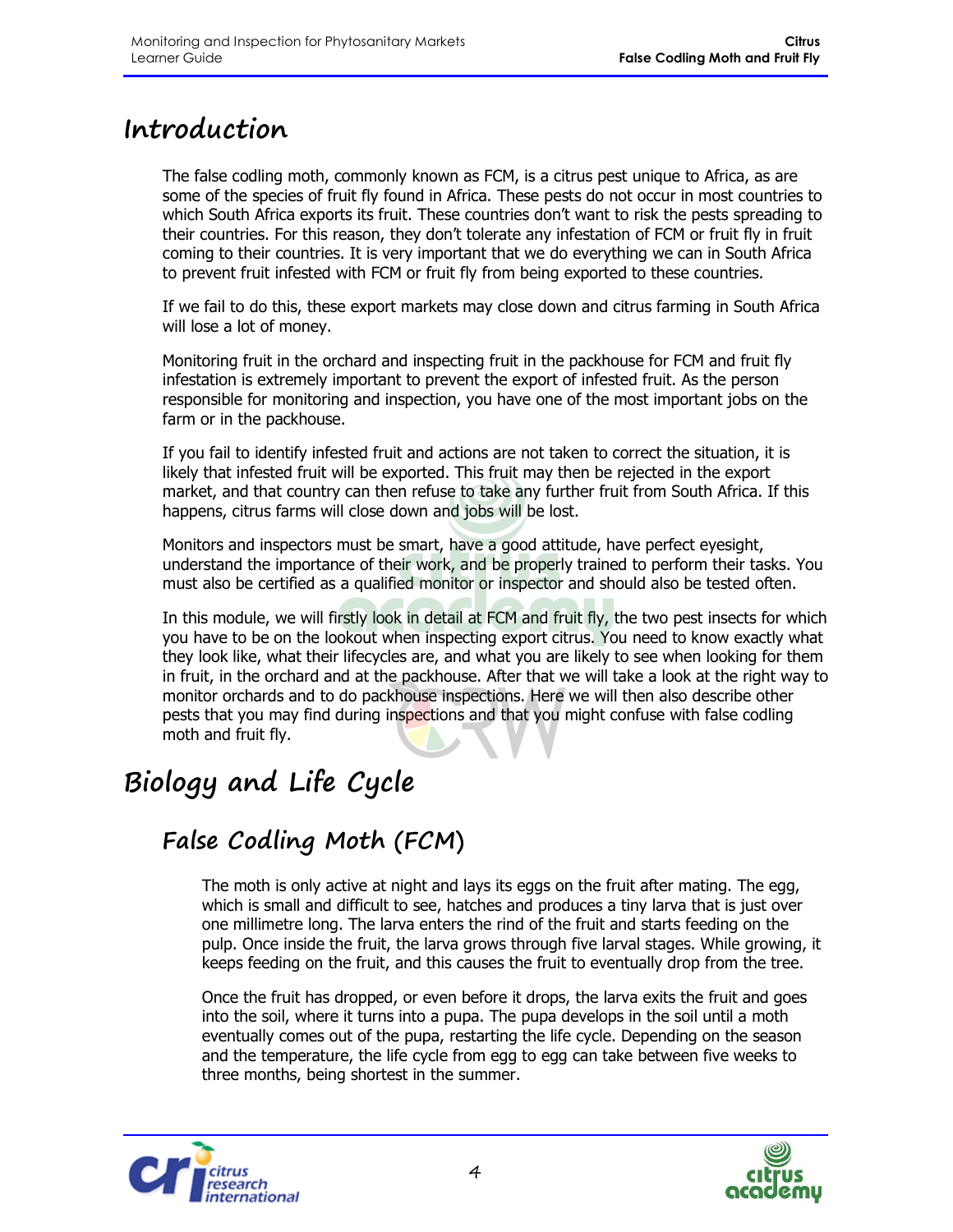## **Fruit Fly**

Like FCM, the fruit fly also has four major life stages, which are the **egg**, the **larva**, the **pupa** and the **adult fly**. The adult female fruit fly pierces the rind of the fruit with her **ovipositor** and lays eggs in small pockets just under the rind. Once the larvae hatch, they bore deeper into the fruit and feed on the pulp. The fruit starts rotting and at a later stage of rot can drop from the tree.

When the larvae are mature, they leave the fruit and turn into pupae in the soil. Eventually adult flies will emerge from the pupae and come out of the soil to continue the life cycle. The fruit fly life cycle takes anywhere from three weeks to three months, depending on the weather, being the shortest in mid-summer.

## **Monitoring, Inspection and Grading**

There are three tasks involved in monitoring and inspecting for FCM and fruit fly infestation on the farm and in the packhouse. The first task is orchard monitoring, which involves checking and keeping record of the level of FCM infestation in the orchards. The second task is packhouse delivery inspections, which is where a sample is taken from the fruit of each orchard as they arrive at the packhouse, and the fruit in this sample is checked for FCM and fruit fly larvae. The third task is online grading and sorting, which involves checking the fruit on the packing line for FCM and fruit fly infestation symptoms and removing such fruit.

## **Orchard Monitoring**

Orchard monitoring involves setting up monitoring stations, selecting and marking data trees, collecting fallen fruit from under data trees, inspecting and dissecting the fruit, recording how many fruit are infested with FCM, and reporting this to farm management.

Orchard monitoring has to start at least twelve weeks before picking starts, although it is best practice to start monitoring sixteen weeks before the projected harvest date, in case harvesting begins earlier than expected. Monitoring however does not need to start before the 15<sup>th</sup> of January. So, if harvesting in an orchard is expected to start in or before the first week of April, you still don't have to start monitoring before the  $15<sup>th</sup>$  of January. Monitoring tasks must be done on the same day every week. If for some reason you cannot do these tasks on the designated day in a particular week, then do your monitoring as soon as possible.

#### **Monitoring Stations**

A monitoring station consists of five data trees. It is important to set up monitoring stations in the place in the orchard that has experienced the highest level of FCM infestation in the past.

There must be at least one monitoring station in each orchard, but if an orchard is larger than three hectares there has to be at least two stations. How many monitoring stations are needed in larger orchards is prescribed by the FCM risk management system, known as the FMS, and by Phytclean. Stations must be evenly distributed throughout these larger orchards.



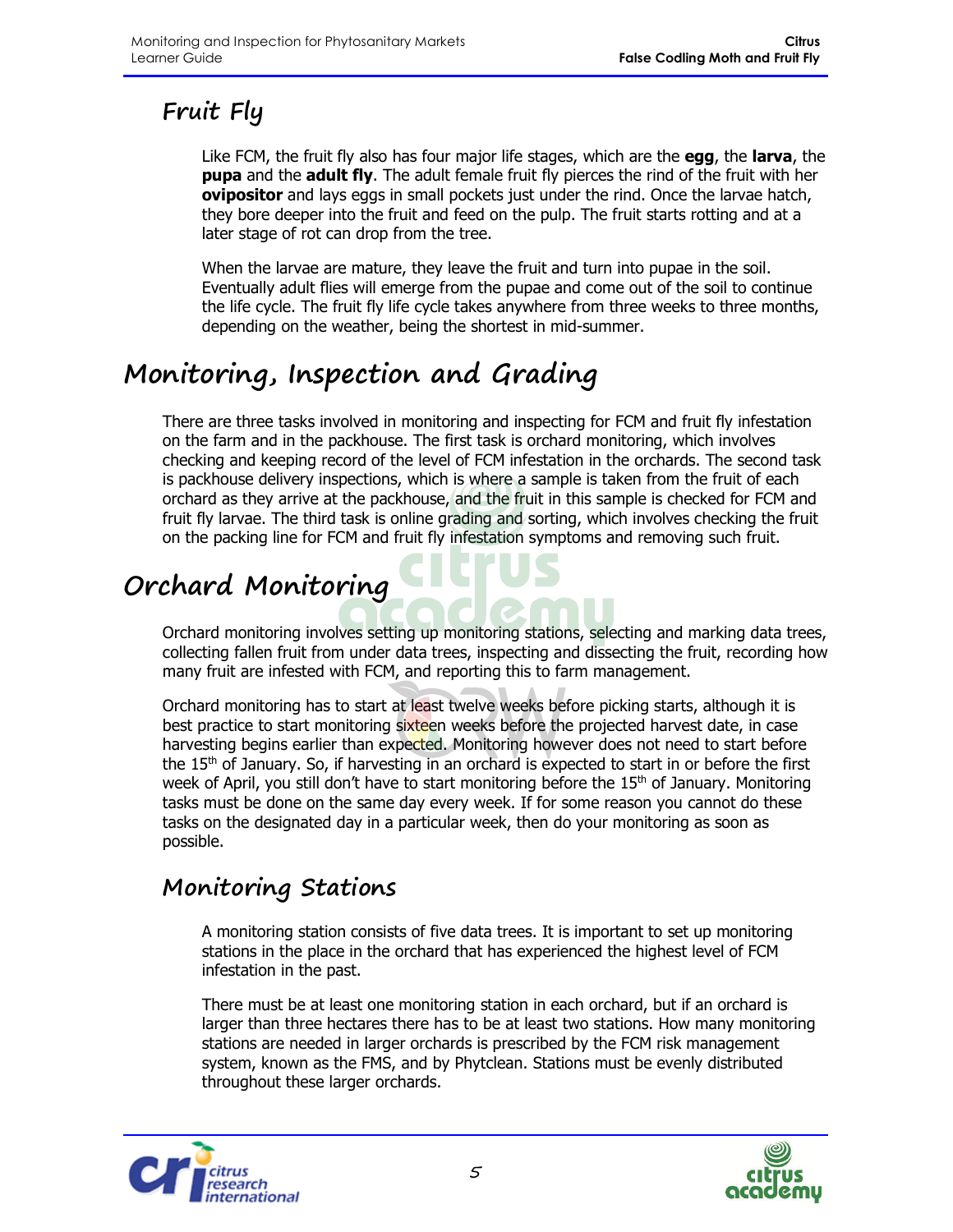As you conduct monitoring through the season, you may find that there is a higher level of infestation in another part of an orchard. It is very important that you must move the monitoring station to the area in the orchard with the highest infestation. The orchard sanitation teams will be able to give you good information on where the fruit drop is the highest. Do a trial inspection of the fallen fruit in the areas they indicate, and discuss your options with the farm manager.

#### **Data Trees**

The five data trees per monitoring station must be in good condition, bearing an average fruit load. Mark the data trees on all sides with colourful tape, in a manner that makes them stand out. You can also tape the whole circumference of the tree, or of the group of five trees.

It is very important that the orchard sanitation team must know not to collect fallen fruit from under data trees. For this reason, the area under the canopy of the data trees can also be taped off.

Talk to the orchard sanitation team often to remind them not to remove fallen fruit from the taped off areas. If you think that fruit might have been removed; for example, if it looks like there are fewer fruit than normal under your data trees, you must tell the farm manager and orchard sanitation team leader immediately.

### **Collecting Fallen Fruit**

On your monitoring day, collect all the fruit that have fallen underneath the data trees at all the monitoring stations in a particular orchard. Put the fruit in a container or bag and record the orchard number and date on your recording form. Keep the fruit from each orchard separately. If you have collected fruit from more than one monitoring station in a large orchard, you can combine those fruit, because they are from the same orchard.

#### **Dissecting Fruit**

Once you have collected all the fruit from underneath the data trees, you need to carefully cut and inspect the fruit to see if they have been infested with FCM, or if there are signs of infestation.

Inspect the outside of the fruit carefully for any signs of FCM penetration. Where you find such marks, cut the fruit in this place. Cut thin layers of the fruit rind, stopping after each slice to see if there are any further signs of larval penetration or infestation. Once you reach the flesh of the fruit, and if there are no further signs of infestation, cut the fruit into quarters and do a final inspection for infestation.

If you are working with navel oranges and you find no signs of penetration on the rind, begin to cut at the navel end of the fruit and inspect the fruit in the same manner. For all other fruit, cut the ones with no external signs of infestation or penetration into quarters and inspect them for infestation.



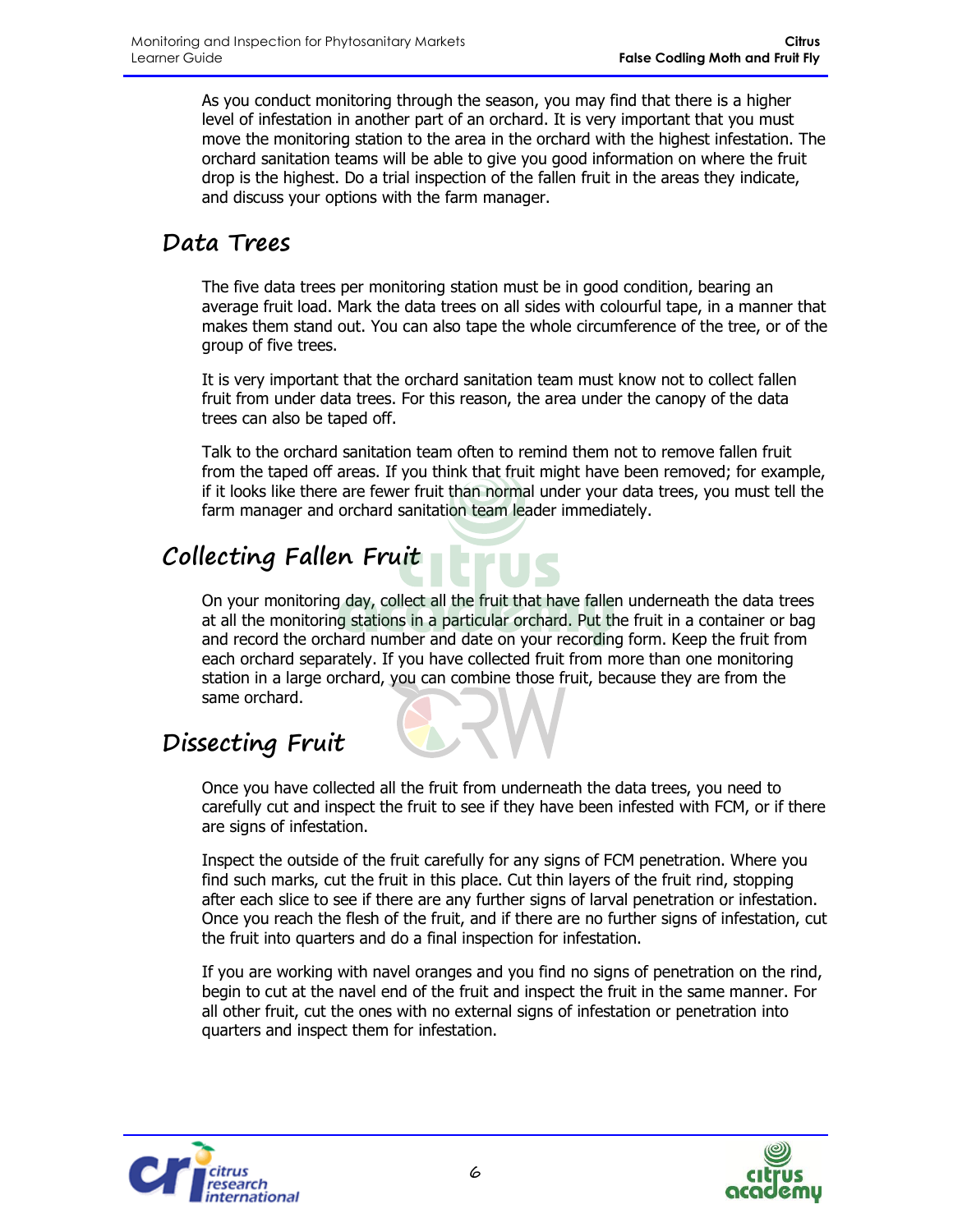#### **Identifying FCM Infected Fruit**

Carefully record the number of fruit infested with FCM. A fruit must be recorded as infested with FCM if you see any of the following signs:

- Live or dead FCM larva,
- ❖ Larval tunnelling,
- ❖ Frass and
- ❖ Head capsules.

#### **Other Pests and Symptoms**

It is important that you identify FCM infestation accurately, and that you don't mistake other insect infestation for FCM. The other insect larvae you may see in the fruit that you may mistake for FCM larvae, are:

- ❖ Fruit fly larvae,
- ❖ Vinegar fly and other fly larvae,
- Beetle larvae and
- ❖ Carob moth larvae.

It is not necessary for you to record vinegar fly larvae, other fly larvae and beetle larvae, as these are secondary infestors. This means that they will only infest fruit that is already damaged and so they are not identified as pests.

You need to be very good at identifying FCM larvae and distinguishing them from other insect larvae. The young FCM larva is white with a black head capsule and is just over one millimetre long. As they get older, larvae darken, first turning off-white and finally changing to pink. The mature larva is fifteen to twenty millimetres long.

Small young fruit fly larvae are see-through with pale mouth-hooks. The older larvae are creamy white with black mouth-hooks that stick out. At this point the larvae are at least five millimetres long. Fruit fly larvae do not have the hard head capsule which is so obvious in FCM larvae. The body of the fruit fly larva narrows to a point at the mouthparts and is flattened at the tail. If larvae are dark, they are dead.

Vinegar fly larvae look similar to fruit fly larvae, especially the young fruit fly larvae. The main difference is that vinegar fly larvae lack the flat stump rear-end of the fruit fly larva. Vinegar fly larvae also tend to be a bit smaller, at two and a half to four and a half millimetres long, and are often found in groups, whereas fruit fly larvae more often occur on their own.

Larvae of other fruit fly species, such as *Silba*, look a lot like fruit fly larvae in size and shape. They differ from fruit fly larvae in that their spiracles at the rear end are black in colour and sometimes stick outwards.

Sap beetles have a dark hard head capsule, like FCM, but they do look different from FCM because they have a speckled body, forked tail and no pink colour.

Carob moth larvae look like FCM larvae, but the smallest carob moth larvae are slightly pink, whereas small FCM larvae are white. Carob moth larvae stay this light pink colour, which is a paler pink than the mature FCM larvae. The carob moth larva also has a small dark hard patch in front of its first spiracle, which is not seen on the FCM larva. You will however need a magnifying glass or microscope to see this.



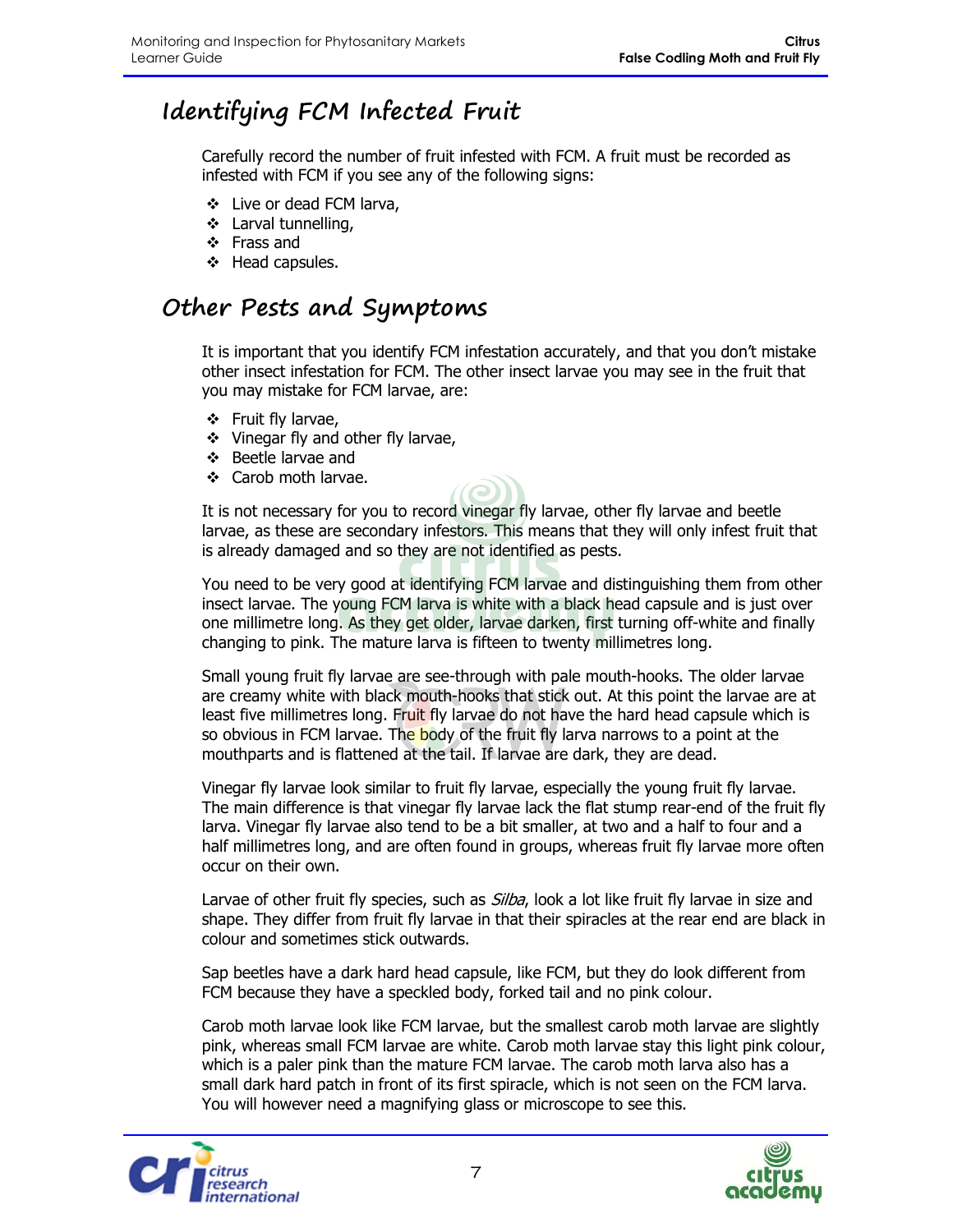As part of your inspection, you can also record fruit fly larvae and carob moth larvae, as most of these larvae are clearly different from FCM larvae, especially if you are able to inspect them using a magnifying glass. You might still make a mistake and record a carob moth larva as an FCM larva, but it is better to make this mistake rather than to record an FCM larva as a carob moth larva, because FCM infestation is far more common and the potential dangers far greater.

If you are not sure about the identification of a larva, keep the larva and take a photograph of it. Speak to someone who is more knowledgeable for a second opinion.

Fruit also drop from the trees for other reasons, such as Alternaria navel end rot, chemical burn, heat waves, budmite damage, and infestation by other pests, such as mealybug. Very often you will not be able to identify any obvious cause for the fruit drop, but it is important that you eliminate FCM infestation as the cause.

#### **Recording and Reporting**

Record your monitoring findings on a standardised form that allows you to capture all the relevant information. The form can be very simple, or more complicated, but it is essential that the form should at least contain the following information:

- $\cdot \cdot$  The details of the person responsible for monitoring
- $\div$  The date of monitoring
- The details of the orchard being monitored
- The number of fruit collected
- $\div$  The number of fruit infested with FCM (remember that this includes fruit where the larva is present (live or dead) and fruit where there are signs that the fruit was infested)

The number of fruit dropped due to other pest insects, diseases or other causes may also be recorded, but this is not compulsory within the FMS.

Once the data have been collected from all the orchards, report to the farm manager about the infestation levels in the orchards, providing him with the completed recording forms.

## **Packhouse Delivery Inspections**

After harvesting, fruit are delivered in picking bins or picking trailers to the packhouse. Several bins or trailers of fruit from a particular orchard can arrive at the packhouse at the same time. For fruit to be approved for export to Europe, a sample of the fruit from each orchard has to be thoroughly inspected for FCM and fruit fly infestation.

### **Selecting a Fruit Sample**

Depending on the export option for the orchard, the sample size can vary from 800 to 2800 fruit. The inspector will be instructed by the packhouse manager on the size of the sample for every orchard. The fruit sample must be taken as evenly as possible from all of the bins delivered from the orchard to the packhouse. For example, if an 800 fruit sample is required and 8 bins of fruit are delivered to the packhouse, choose 100 fruit from each of the 8 bins.



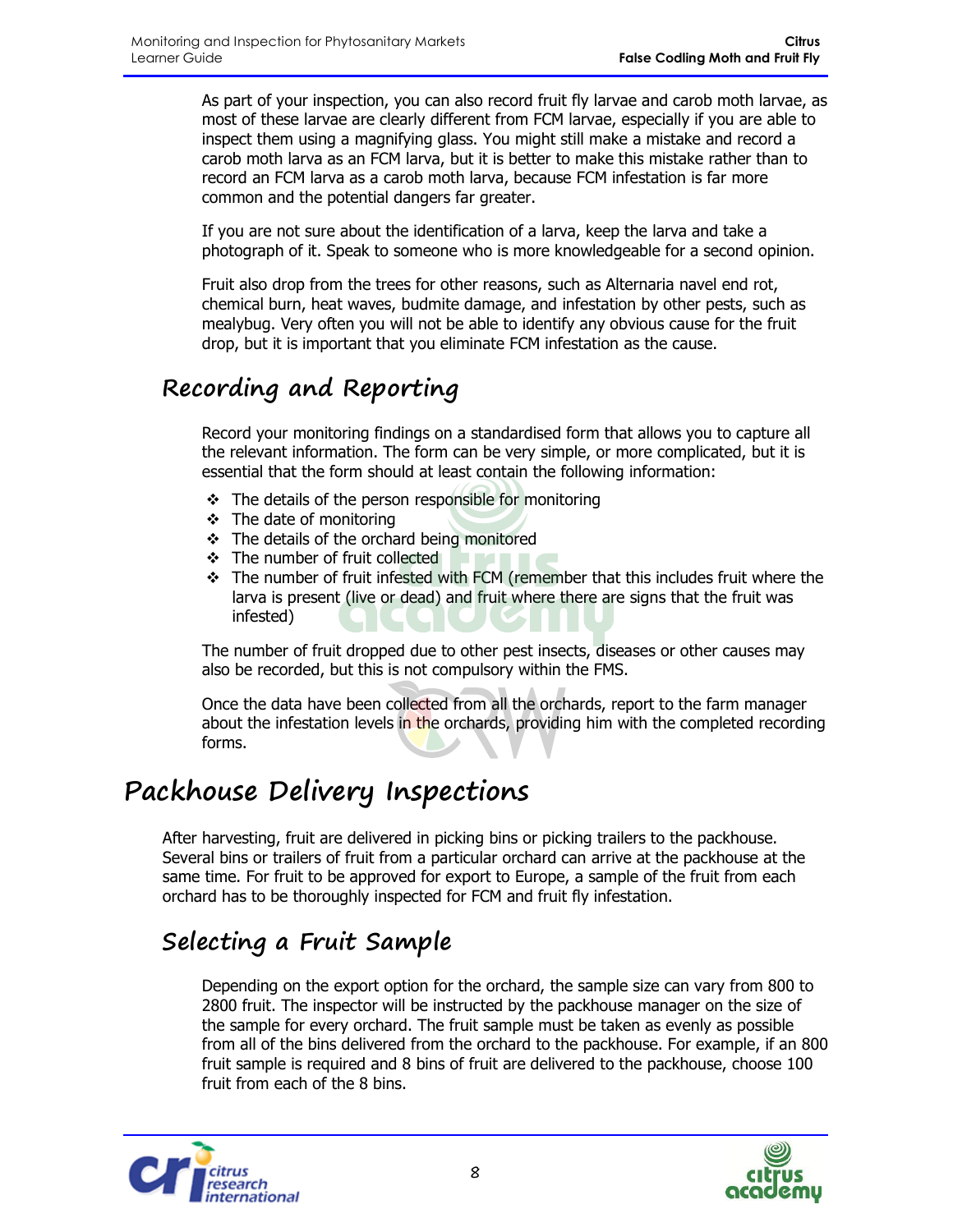It is important that you select the fruit from across each bin, and not just from one spot in the bin, and that you choose fruit at random, and not just better-looking or more damaged fruit. Collect the fruit for your sample in a separate crate or bin, and record the details of the orchard and the date of sampling on your recording form.

#### **Fruit Inspection**

Carefully inspect the entire surface of every single fruit in the sample, by turning the fruit in your hand and looking at it from all angles, looking for any possible marks or blemishes that show you that the fruit might be infested. To help you, you may need a magnification device, such as a head loop or a hand-lens with a minimum of 2.5 times magnification. It is helpful to have charts put up in the inspection area with symptoms of fruit fly and FCM infestation, so that you are constantly reminded of what to look for.

All fruit that you think may be infested must be set aside to be dissected. If you are not sure that the marks or blemishes you see are signs that the fruit is infested, you must still set the fruit aside – it is much better to dissect a whole lot of clean fruit, than to let even one infested fruit through. Navel oranges with any split at the navel end, even if it is very small, must be set aside. Research has shown that when these external inspections are properly done, you can identify 80% of the infested fruit even before cutting the fruit. You must aim to reach this high standard of identifying infestation in the fruit you are inspecting.

After superficially inspecting the entire fruit sample, take another careful look at the fruit you have set aside, to make sure that you have correctly identified the fruit as being infested.

#### **Dissection Procedure**

Take each fruit that has been set aside in turn and start cutting it at the point where the fruit might be infested. Cut thin slices of fruit under this point, and inspect the fruit closely after every slice for FCM larvae and fruit fly eggs or larvae, and for other signs of larval infestation. Keep slicing the fruit this way until you have cut deep into the flesh of the fruit. If you don't find any infestation, cut the fruit into quarters, slicing down the middle of the fruit and inspecting each quarter for infestation.

For navel oranges, inspect the navel-end of the fruit, especially if there are signs of navel-end splitting. Cut thin slices as described before and inspect for infestation.

#### **Signs of FCM and Fruit Fly Infestation**

As you dissect the fruit, you may find signs of infestation. For FCM, these are larval tunnelling, frass and head capsules. You will however only record a fruit as infested with FCM if you find a larva, live or dead, in the fruit. The signs are merely helpful to show you where to look for the larva.

For fruit fly, you will record infestation if you find live fruit fly larvae or fruit fly eggs.